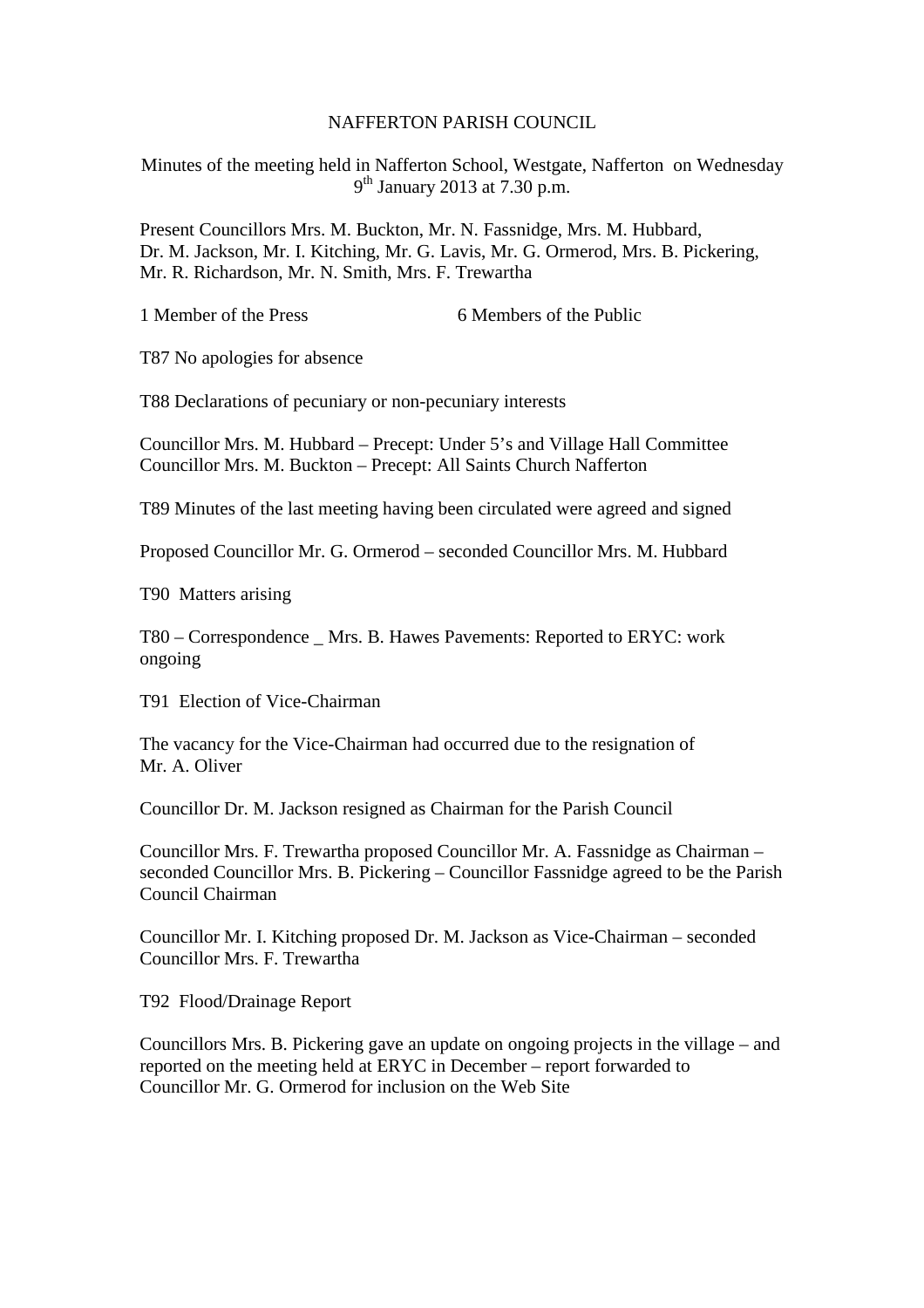## T93 Planning

DC/12/04819/PLF – Siting of temporary single storey dwelling and associated works in connection with livery stable business at Nafferton Park Farm Equestrian Centre, Markman Lane, Nafferton – Councillor Mr. G. Lavis proposed that the application should be approved – seconded Councillor Mrs. M. Hubbard

T94 Precept – see attached schedule

Requests from Councillors Mrs. M. Buckton and Mrs. F. Trewartha for a dispensation from restrictions imposed by S31(4) of the Localism Bill in respect of the setting of the precept by the council – granted

T95 Correspondence

e-mail: Councillor Mr. G. Ormerod: Parish Council Communications – discussed – it was proposed that Parish Councillors should put articles on the Web site e-mail: ERNLLCA – Proposed Neighbourhood Planning Seminar: reply Councillors Mr. G. Ormerod and Mrs. B. Pickering interested in attending

East Riding of Yorkshire Council

e-mail: Helen Reynolds – Broadband East Riding of Yorkshire – noted/filed e-mail:: Vicky Bolton – Youth Support Service Positive Activities Grant – Councillor Dr. M. Jackson – Nafferton Recreation Club e-mail: Brad Webster – Places People Play – Protecting Playing Fields - Councillor Dr. M. Jackson – Nafferton Recreation Club

Tree decision:

DC/12/04116/TCA – The Mouse House, 11 Nethergate, Nafferton – granted

Planning decision:

DC/12/04354/PLF – Erection of 1 detached dwelling following demolition of existing shed/greenhouse and construction of new vehicular access – land north of 74 Westgate, Nafferton – granted

T96 Committee Reports

Village Hall – No meeting Feoffee – No meeting Jefferson Hodgson – No meeting Playground – Awaiting report from Playground Inspection Maintenance Committee – Councillor Mr. G. Lavis gave a report on the meeting held on  $7<sup>th</sup>$  January and outlined the progress of maintenance in the parish Allotments/Recreation Club: Councillor Dr. M. Jackson gave an update on the progress of the proposal for the Parish Council to take over Nafferton Recreation Club Councillor Dr. M. Jackson proposed that the Parish Council should be the sole Corporate Trustee of the Recreation Club